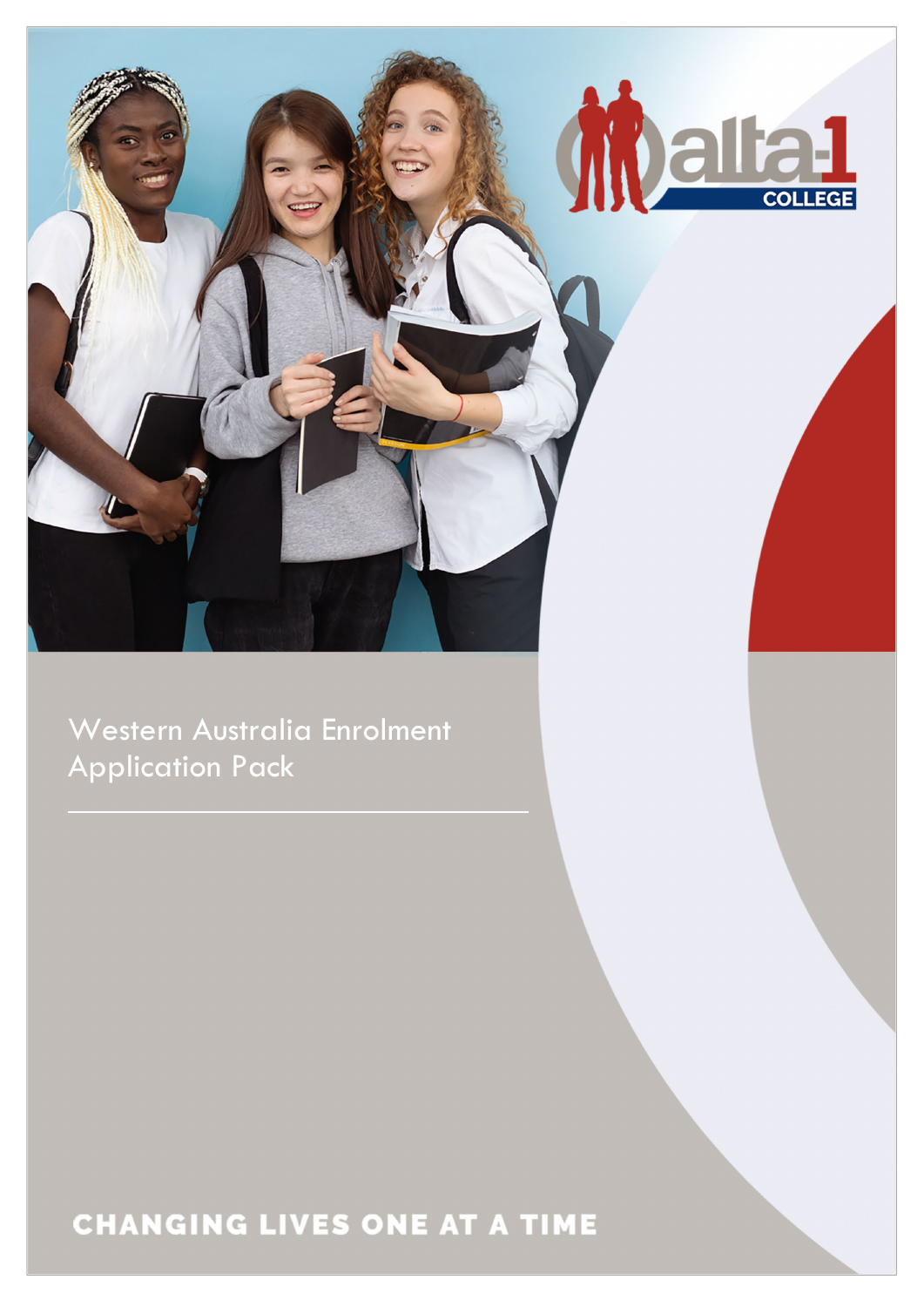STUDENT DETAILS

12 Winton Road Joondalup, WA 6027 Phone: (08) 9403 8200 Fax: (08) 9403 8299 PO Box 301, Joondalup DC WA 6919 Email: [admin@alta-1.wa.edu.au](mailto:admin@alta-1.wa.edu.au) Website: [www.alta-1.com.au](http://www.alta-1.com.au/)



# Application for Enrolment

|                                                                                                                                                                                                                                   | Given Name/s: <u>Name/s: Name and Southern American Preferred Name:</u> Name: Name and Name and Name and Name and Name and Name and Name and Name and Name and Name and Name and Name and Name and Name and Name and Name and Name                        |
|-----------------------------------------------------------------------------------------------------------------------------------------------------------------------------------------------------------------------------------|-----------------------------------------------------------------------------------------------------------------------------------------------------------------------------------------------------------------------------------------------------------|
| Gender: (As per Birth Certificate): M $\Box$ F $\Box$                                                                                                                                                                             |                                                                                                                                                                                                                                                           |
| (Please provide a copy of Visa and Birth Certificate if born outside of Australia)                                                                                                                                                | Country of Birth: <u>Country of Birth: Country of Birth: Country of Birth:</u>                                                                                                                                                                            |
|                                                                                                                                                                                                                                   |                                                                                                                                                                                                                                                           |
| 1. Aboriginal but not Torres Strait Islander descent<br>2. Torres Strait Islander but not Aboriginal descent<br>3. Both Aboriginal and Torres Strait Islander descent<br>4. Neither Aboriginal nor Torres Strait Islander descent | □<br>□<br>□<br>$\Box$                                                                                                                                                                                                                                     |
| Immunisation history available? (Please provide a copy of Immunisations) Yes $\square$ No $\square$                                                                                                                               |                                                                                                                                                                                                                                                           |
| Present or Previous School: University of the Contract of Present or Previous School:                                                                                                                                             |                                                                                                                                                                                                                                                           |
| (Please provide a copy of two previous school reports)                                                                                                                                                                            |                                                                                                                                                                                                                                                           |
| (while enrolled in the program)                                                                                                                                                                                                   |                                                                                                                                                                                                                                                           |
|                                                                                                                                                                                                                                   |                                                                                                                                                                                                                                                           |
| PHOTO AUTHORISATION                                                                                                                                                                                                               |                                                                                                                                                                                                                                                           |
| only the first name will be used to ensure confidentiality.                                                                                                                                                                       | Authorisation is needed to use students' photographs in different publications. In the event a photo of your child is published,                                                                                                                          |
|                                                                                                                                                                                                                                   | Please place a tick in the boxes below indicating what areas you are happy to have your child's photograph/s used in,<br>including videos and power point presentations. Newsletters will not only be issued to students, but also placed on the website. |
| Newsletters $\Box$<br>Publications $\square$                                                                                                                                                                                      | Website $\square$<br>Class Publications $\Box$                                                                                                                                                                                                            |
| Media Publications/Promotional displays both inside and outside the school $\Box$                                                                                                                                                 |                                                                                                                                                                                                                                                           |
|                                                                                                                                                                                                                                   |                                                                                                                                                                                                                                                           |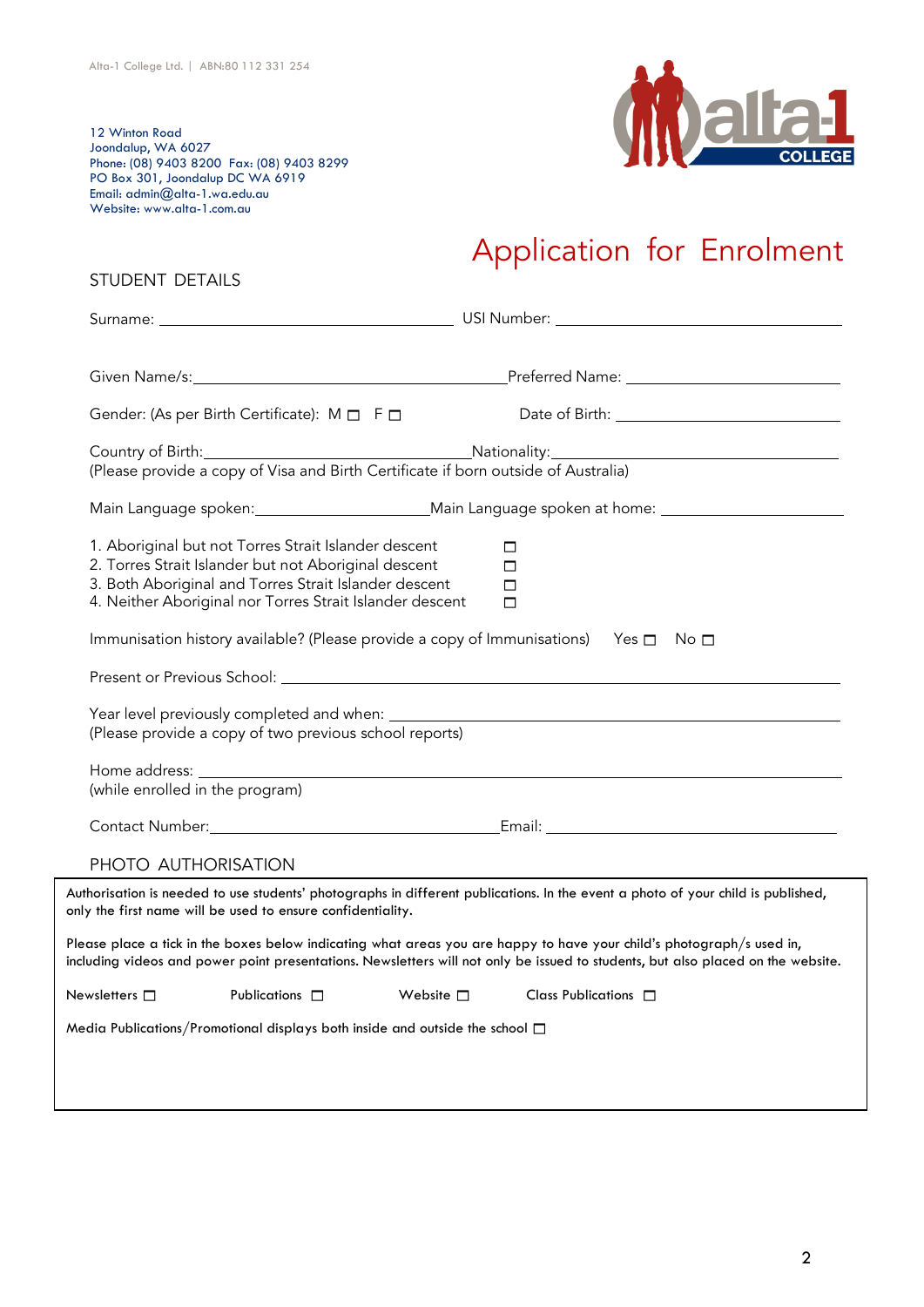# CONTACT DETAILS OF RESPONSIBLE PARENT/GUARDIAN

Relationship to student:

| ('As Above' if the same)                                                                                                           |                                                                                          |
|------------------------------------------------------------------------------------------------------------------------------------|------------------------------------------------------------------------------------------|
|                                                                                                                                    |                                                                                          |
| <b>FAMILY DETAILS</b><br>Mother                                                                                                    | Father                                                                                   |
|                                                                                                                                    |                                                                                          |
| Contact number: The contact of the contact number:                                                                                 |                                                                                          |
| Marital Status: (Please tick the appropriate box)<br>Married/De facto $\square$ Separated $\square$                                | Single $\square$<br>Widowed $\Box$<br>Divorced $\square$                                 |
| <b>CUSTODY/GUARDIANSHIP DETAILS</b><br>Student resides: Permanently with____________________Student resides: Occasionally with     |                                                                                          |
| Custody Details/Access restrictions? YES $\Box$<br>NO <sub>□</sub><br>Please include a copy of any Court Orders.                   |                                                                                          |
| Alternative Family Information:                                                                                                    |                                                                                          |
| If you wish for another person to contact the school regarding your child, please advise below.<br>$YES$ $\Box$<br>NO <sub>□</sub> |                                                                                          |
| <b>EMERGENCY CONTACT (3)</b><br>(Other than Parent/Guardian who will be contacted first)                                           | <b>EMERGENCY CONTACT (4)</b><br>(Other than Parent/Guardian who will be contacted first) |
| Name__<br><u> 1980 - Johann Barn, fransk politik (d. 1980)</u>                                                                     |                                                                                          |
|                                                                                                                                    |                                                                                          |
| Mobile                                                                                                                             | Mobile                                                                                   |

Mobile

Relationship to student:

3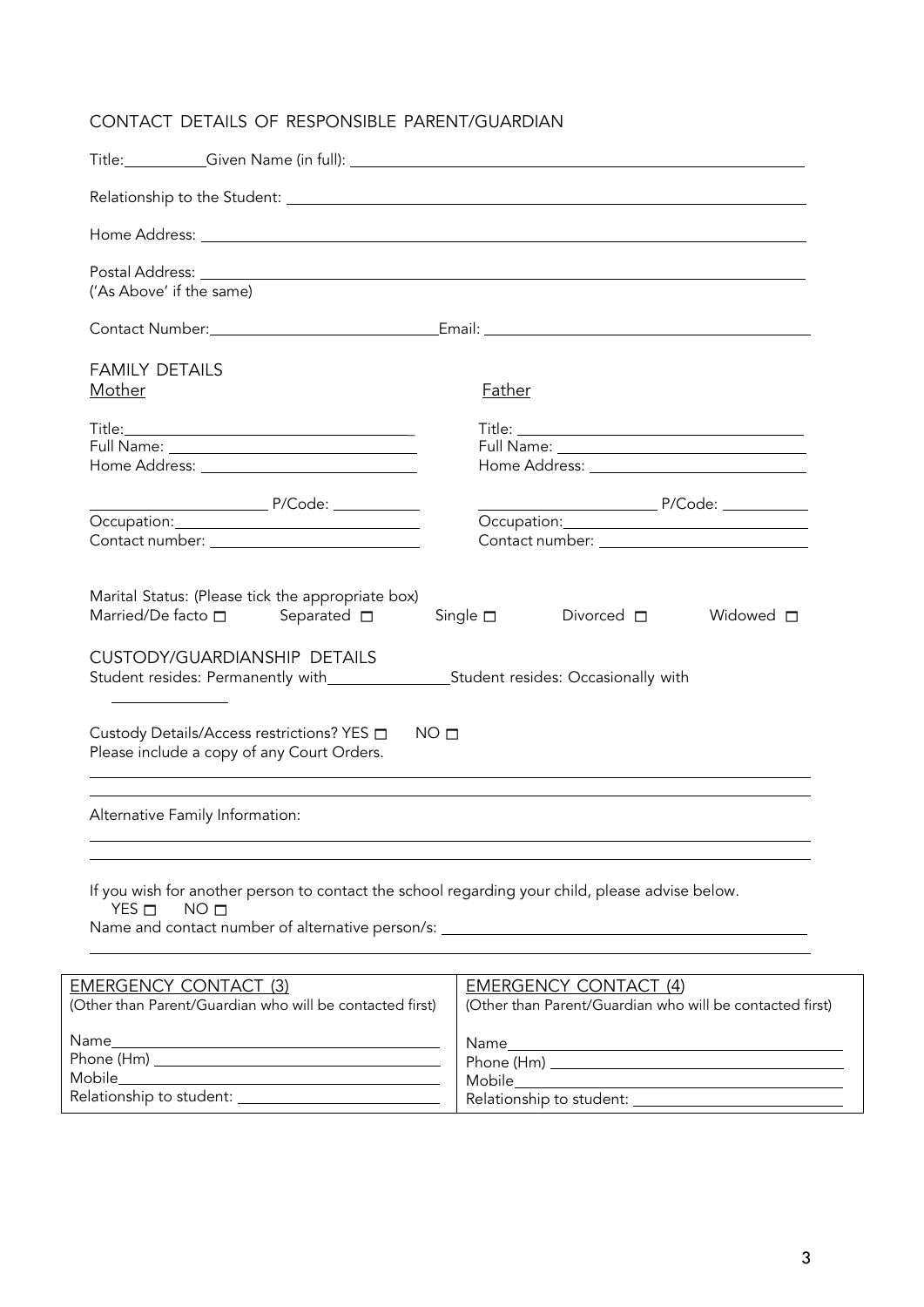#### The following information is required by the Australian Government to determine the level of funding the College is allocated

| Parent/Guardian 1: Country of Birth______________________Main Language spoken at home______________                                                                                                                                                                                                                                                                                                      |                                                                           |
|----------------------------------------------------------------------------------------------------------------------------------------------------------------------------------------------------------------------------------------------------------------------------------------------------------------------------------------------------------------------------------------------------------|---------------------------------------------------------------------------|
| What is the highest year of primary or secondary school completed? (Please tick the appropriate box)<br>□ 1. Year 9 or equivalent or below<br>□ 3. Year 11 or equivalent                                                                                                                                                                                                                                 | □ 2. Year 10 or equivalent<br>$\Box$ 4. Year 12 or equivalent             |
| What is the level of the highest qualification completed? (Please tick the appropriate box)<br>$\square$ 5. Certificate I to IV (incl. trade certificate)<br>□ 7. Bachelor degree or above                                                                                                                                                                                                               | □ 6. Advanced Diploma/Diploma<br>$\square$ 8. No non-school qualification |
| Occupation group (Please tick the appropriate box)<br>□ 1. Senior management and qualified professionals<br>□ 2. Other business managers, arts/media/sport, associated professionals<br>□ 3. Tradesmen/women, clerks, skilled office, sales, service<br>$\square$ 4. Machine operators, hospitality, assistants, labourer, etc.<br>□ 8. Not in paid work in last 12 months<br>□ 9. Not stated or unknown |                                                                           |
| Parent/Guardian 2: Country of Birth__________________                                                                                                                                                                                                                                                                                                                                                    | Main Language spoken at home_____                                         |
| What is the highest year of primary or secondary school completed? (Please tick the appropriate box)<br>□ 1. Year 9 or equivalent or below<br>□ 3. Year 11 or equivalent                                                                                                                                                                                                                                 | □ 2. Year 10 or equivalent<br>□ 4. Year 12 or equivalent                  |
| What is the level of the highest qualification completed? (Please tick the appropriate box)<br>$\square$ 5. Certificate I to IV (incl. trade certificate)<br>□ 7. Bachelor degree or above                                                                                                                                                                                                               | □ 6. Advanced Diploma/Diploma<br>$\square$ 8. No non-school qualification |
| Occupation group (Please tick the appropriate box)<br>□ 1. Senior management and qualified professionals<br>□ 2. Other business managers, arts/media/sport, associated professionals<br>□ 3. Tradesmen/women, clerks, skilled office, sales, service                                                                                                                                                     |                                                                           |

- 4. Machine operators, hospitality, assistants, labourer, etc.
- $\square$  8. Not in paid work in last 12 months

9. Not stated or unknown

#### Alta-1 Confidential Student Enrolment Information

#### **PRIVACY INFORMATION COLLECTION NOTICE**

- 1. The school collects personal information, including sensitive information about pupils and parents or quardians before and during the course of a pupil's enrolment at Alta-1. The primary purpose of collecting this information is to enable Alta-1 to provide schooling for your son/daughter/the student.
- 2. Some of the information we collect is to satisfy Alta-1's legal obligations, particularly to enable Alta-1 to discharge its duty of care.<br>3. Certain laws governing or relating to the operation of schools require that ce
- 
- 3. Certain laws governing or relating to the operation of schools require that certain information is collected. These include Public Health [and Child Protection] \* laws.<br>4. Health information about pupils is sensitive in from time to time.
- 5. The school from time to time discloses personal and sensitive information to others for administrative and educational purposes. This includes to other schools, government departments, medical practitioners, and people providing services to the school, including specialist visiting teachers, [sports] coaches and volunteers.<br>6. If we do not obtain the information referred to above, we may not be able to e
- 
- 7. Personal information collected from pupils is regularly disclosed to their parents or guardians. On occasions information such as academic and sporting achievements, pupil activities and other news is published in school newsletters, magazines [and on our Website].
- 8. Parents may seek access to personal information collected about them and their son/daughter by contacting the school. Pupils may also seek access to personal information about them. However, there will be occasions when access is denied. Such occasions would include where access would have an unreasonable impact on the privacy of others, where access may result in a breach of the school's duty of care to the pupil, or where pupils have provided information in confidence.
- 9. From time to time the school may engage in fundraising activities. Information received from you may be used to make an appeal to you. [It may also be disclosed to organisations that<br>Answare in the school's fundraising 10. We may include your contact details in a class list and school directory. If you do not agree to this, you must advise us now.<br>11. If you provide the school with the personal information of others, such as doctors or e
- 11. If you provide the school with the personal information of others, such as doctors or emergency contacts, we encourage you to inform them that you are disclosing that information to the<br>school and why, that they can ac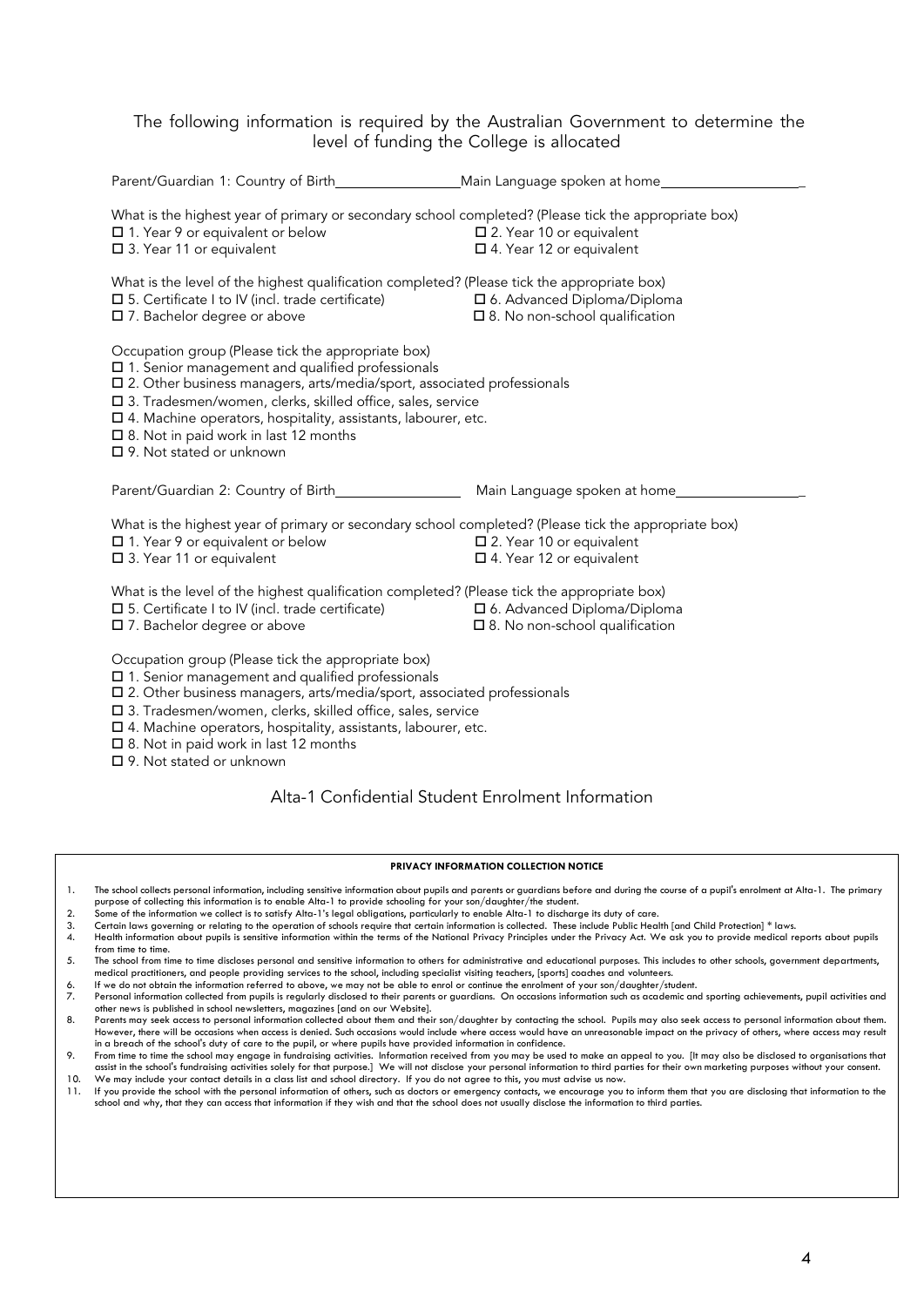# STUDENT MEDICAL INFORMATION Student Name (in full): \_\_\_\_\_\_\_\_\_\_\_\_\_

Has the student ever been diagnosed with any of the following? *(Tick if applicable) Please note that the answers to these questions won't determine whether the student is accepted into Alta-1, however it will help to give staff a better understanding and equip us to care for the student appropriately.*

| Autism Spectrum Disorder (ASD)                                                                                                                                                                                                               |                                                                                                                                                                                                                                                                                   |
|----------------------------------------------------------------------------------------------------------------------------------------------------------------------------------------------------------------------------------------------|-----------------------------------------------------------------------------------------------------------------------------------------------------------------------------------------------------------------------------------------------------------------------------------|
| Details:                                                                                                                                                                                                                                     |                                                                                                                                                                                                                                                                                   |
|                                                                                                                                                                                                                                              |                                                                                                                                                                                                                                                                                   |
| Deaf and Hard of Hearing                                                                                                                                                                                                                     | Vision Impairment<br>m.                                                                                                                                                                                                                                                           |
| Details:                                                                                                                                                                                                                                     | Dyslexia (physiological, needing correction by coloured<br>lens or overlays)<br>Other:                                                                                                                                                                                            |
| Intellectual Disability                                                                                                                                                                                                                      | <b>Physical Disability</b>                                                                                                                                                                                                                                                        |
| IQ score below 69 and deficits in adaptive behaviour,<br>such as self-care, independence, safety, etc.                                                                                                                                       | Details:                                                                                                                                                                                                                                                                          |
| Medical/Health Condition                                                                                                                                                                                                                     | Speech and Language Impairment                                                                                                                                                                                                                                                    |
| <b>Diabetes</b><br>Arthritis<br>Chronic Fatigue<br>Fibromyalgia<br>Chronic Pain<br>Asthma<br>Allergies<br>Anaphylaxis (Beestings/food)<br>Epilepsy<br><b>Heart Disorder</b><br>Other:<br>*Please attach Management plan/s                    | <b>LI</b> Dyslexia (Spelling, Comprehension and Reading<br>Difficulty)<br><b>□</b> Dysgraphia (Writing)<br><b>L</b> Dyscalculia (Mathematics and numeracy)<br>Dyspraxia (Verbal and/or motor co-ordination)<br>Language or speech disorder (E.g. stutter)<br>$\Box$ Other: $\Box$ |
| Mental/Behavioral Disorder                                                                                                                                                                                                                   |                                                                                                                                                                                                                                                                                   |
| Depression<br>Anxiety<br>Drug/alcohol issues/addiction<br>Anorexia<br>Bulimia<br>Bipolar Disorder (previously known as manic depression)<br>Motor Disorders such as tics, Tourette's etc.<br>Attention Deficit Hyperactivity Disorder (ADHD) | Trauma and post-traumatic stress (PTSD)<br>$\Box$ Schizophrenia or other psychotic disorders<br>Obsessive Compulsive Disorder (OCD)<br>Oppositional Defiant or Conduct Disorder<br>Oppositional Defiant or Conduct Disorder                                                       |
| <b>OTHER</b>                                                                                                                                                                                                                                 |                                                                                                                                                                                                                                                                                   |
| performance (i.e. Significant illness or conditions / previous surgery / head or brain injury).                                                                                                                                              | Please provide information relating to any diagnosis not listed above or any Health Issue that may impact your child's                                                                                                                                                            |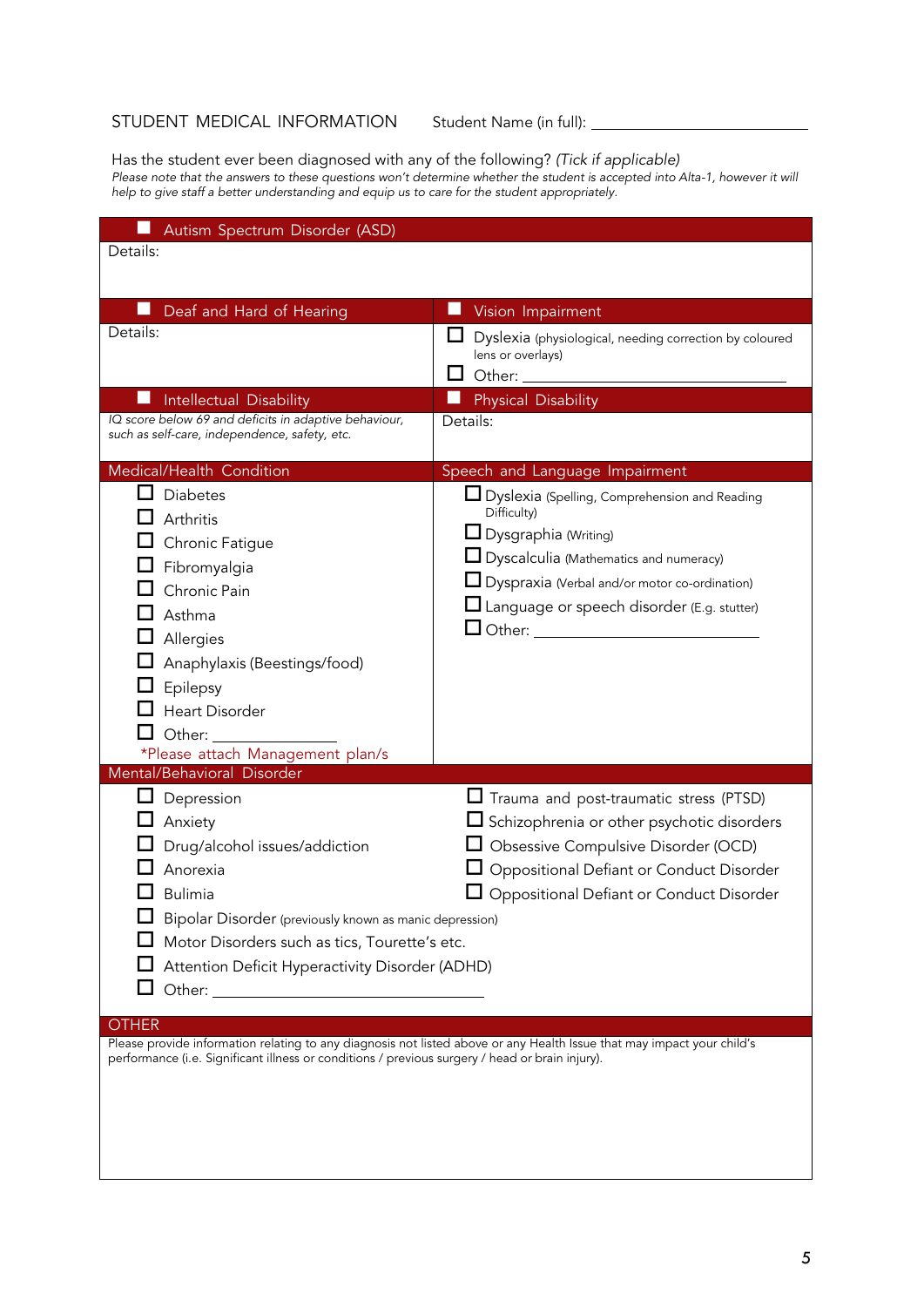| Risk to harm self: Low Medium High   |
|--------------------------------------|
| Details:                             |
|                                      |
| Risk to harm others: Low Medium High |
| Details:                             |
|                                      |
|                                      |
| Substance use (e.g. Drugs, Alcohol)  |
| Details:                             |
|                                      |
|                                      |

Name of the medication your child is currently taking, and the dosage requirements: (e.g. Penicillin 10mg, every 4 hours)

Administration of medication:

A "Medication Request" application must be completed for all students requiring medication (prescription and non-prescription) during school hours with the exception of antibiotics and shortterm medication. This must include written instructions from the parent/guardian and delivered to the site teacher. Note however: Alta-1 College staff will never take responsibility for the administration of any medication by injection.

|                                                              | Medicare No: _____________________ Individual Number: _______ Valid To: _______________ |
|--------------------------------------------------------------|-----------------------------------------------------------------------------------------|
| Do you have St. John Ambulance Cover / Insurance? □ Yes □ No |                                                                                         |
|                                                              | IN AN EMERCENCY AN AMBULANCE WILL BE CALLED AT THE BARENTIC EVRENCE.                    |

IN AN EMERGENCY, AN AMBULANCE WILL BE CALLED AT THE PARENT'S EXPENSE. (Where possible, parents /guardians will be contacted before emergency transport is called)

Please attach professional reports that confirm any diagnosis stated on previous page

**Please attach Management Plan for any Medical Conditions**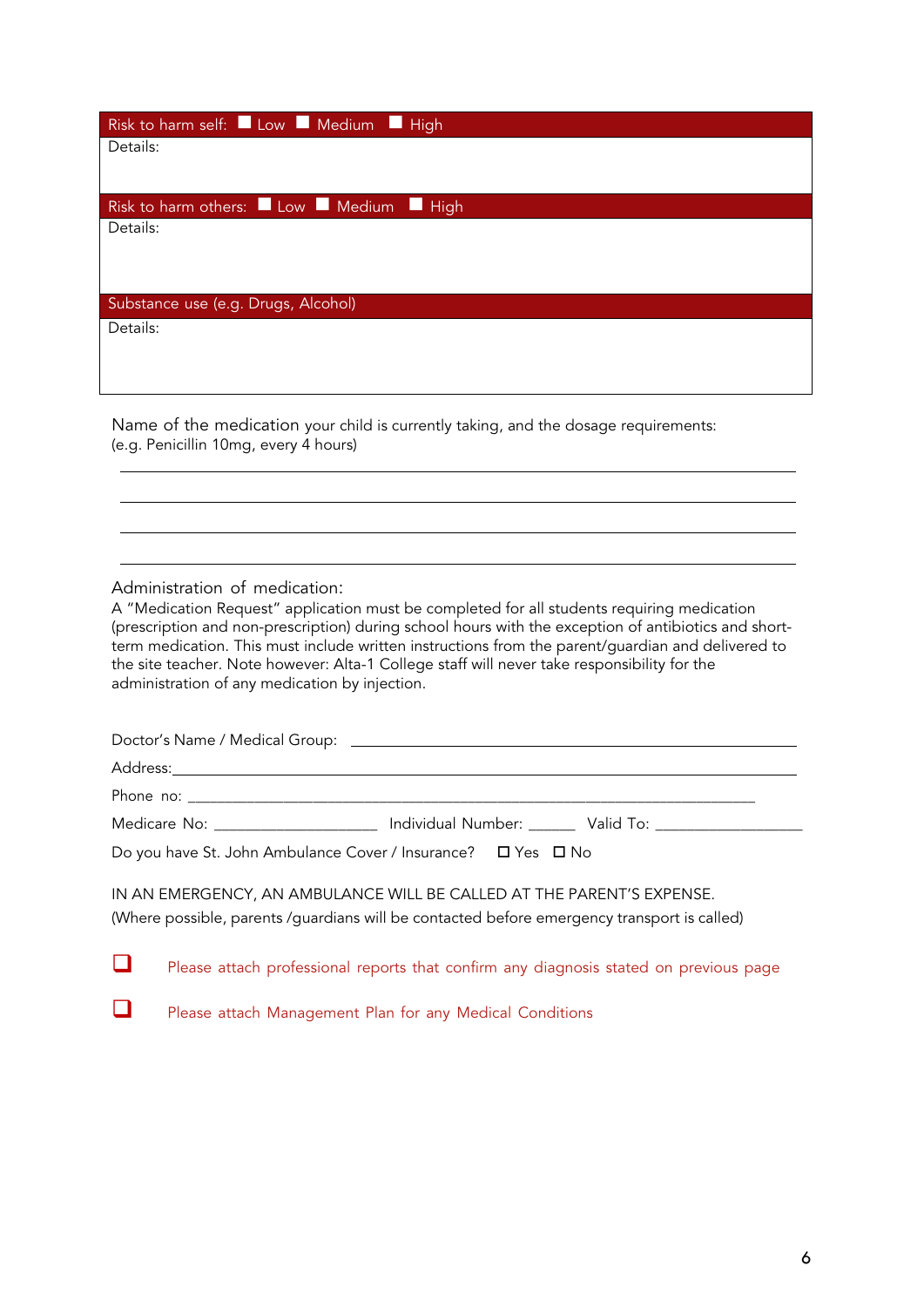

# *Parent/ Guardian Permission Form*

Dear Parent/Guardian,

Your child may be eligible for additional funding from the Western Australian State Government to assist him/her to access the curriculum. Special Education Supplementary Per Capita Grant applications are managed by AISWA (Association of Independent Schools in Western Australia). The school will make an application to AISWA, however, all applications are required to be supported with documentation. In accordance with the Privacy Act, we request your permission to forward any relevant documentation about your child that may assist us in gaining funding approval.

If your child has previously attended an Independent School in Western Australian and Special Education Supplementary Per Capita funding was applied for at this school, your child's previous funding application details (including funding level allocated and supporting documentation) may be held by AISWA (Association of Independent Schools of Western Australia – includes all non-government, non-Catholic schools). In this event, according to the Privacy Act, AISWA needs your permission for the funding details and documentation to be transferred to your child's new school.

Please complete the attached form and return it to the Learning Support Coordinator (or equivalent role or Principal) as soon as possible.

Thank you for your cooperation in this important process.

**Special Note:**

Parent/Guardian - Please do not return the form directly to AISWA. School - It is preferred that this document (both pages) be uploaded as part of the application.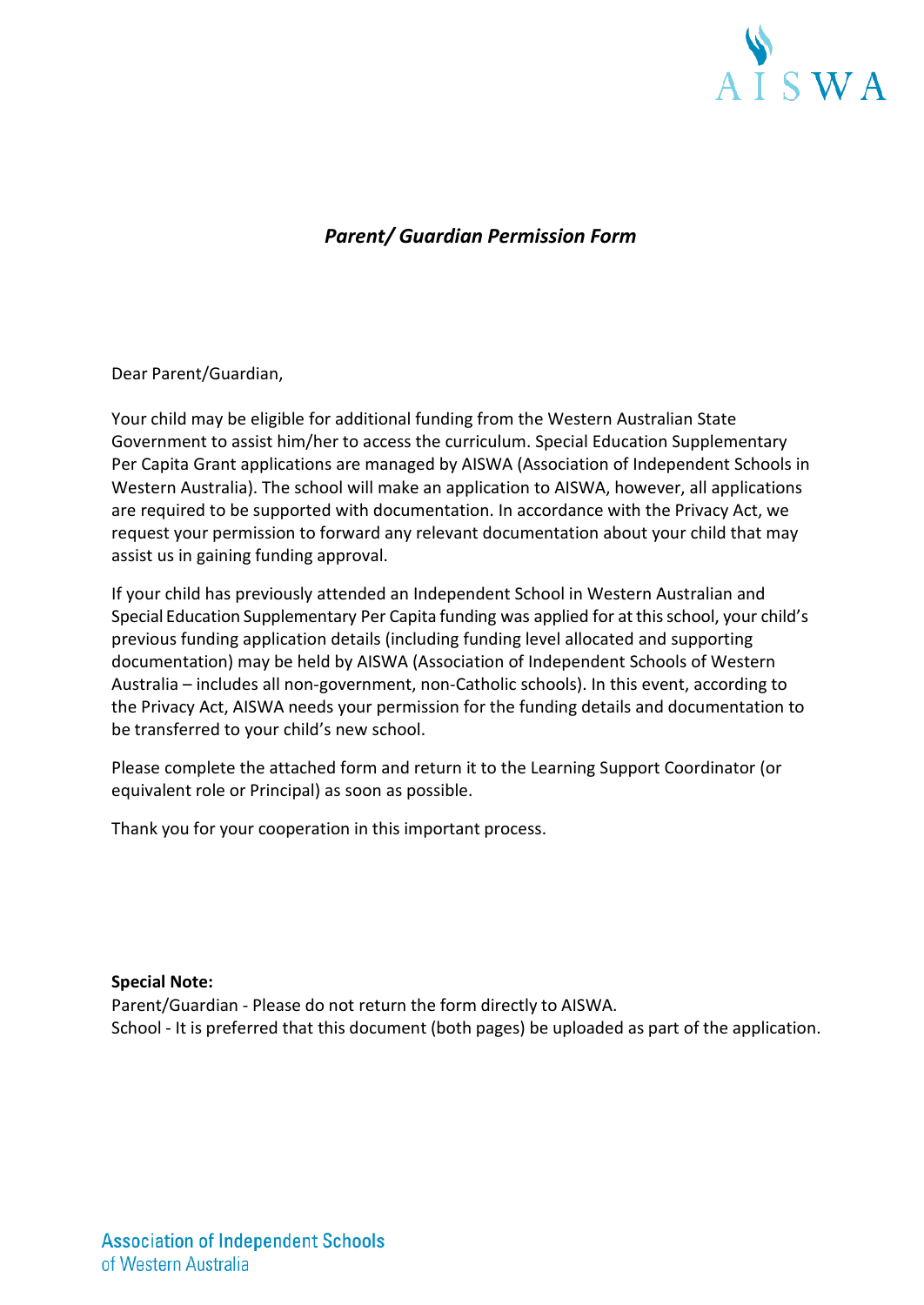

# **Part A: Permission form for ALL STUDENTS**

\* 'All Students' for whom you are applying for Special Education Supplementary Per Capita Grant funding. This allows the School to transfer documents to AISWA.

| give my permission for                                                               |                |
|--------------------------------------------------------------------------------------|----------------|
| (Parent/Guardian Name)                                                               | (School Name)  |
| to forward any documents related to                                                  | to AISWA       |
|                                                                                      | (Child's name) |
| (Association of Independent Schools of Western Australia) that may assist in gaining |                |
| Special Education Supplementary Per Capita Grant funding.                            |                |
|                                                                                      |                |
|                                                                                      |                |
| Parent/Guardian Signature                                                            | Date           |

### **Part B: Permission form for Transfer Students.**

\* For students who have previously been enrolled in/attended another Independent School in Western Australia and where a student profile was created for them on the AISWA database. This allows AISWA to give access to the student profile/ funding level to the receiving school.

*The receiving school must email the signed Part B to [ie@ais.wa.edu.au](mailto:ie@ais.wa.edu.au) to allow the student to be transferred into the receiving school's student database.*

*\*Please note: 'YES' must be ticked and the name of the previous school(s) must be listed.*

If your child has previously attended an Independent School in Western Australia (includes all non-government, non-Catholic schools), are you aware that the school applied for Special Education Supplementary Per Capita Grant funding?

\*Includes a previous school applying for funding even if it was not approved. If unsure, please list all previous schools.

| v.<br>۰, |
|----------|
|----------|

NO

If you answered YES, what was the name of this school(s)?

| give my permission for AISWA (Association                                                                                                                                                                                                            |                                    |
|------------------------------------------------------------------------------------------------------------------------------------------------------------------------------------------------------------------------------------------------------|------------------------------------|
| (Parent/Guardian Name)                                                                                                                                                                                                                               |                                    |
| of Independent Schools of Western Australia) to transfer to                                                                                                                                                                                          |                                    |
|                                                                                                                                                                                                                                                      | (Name of receiving school)         |
| any funding level/ application information allocated to                                                                                                                                                                                              |                                    |
|                                                                                                                                                                                                                                                      | (Student's Name and Date of Birth) |
| from their previous AISWA School and in doing so, I agree to the transfer of all documents<br>held by AISWA as evidence of my child's disability which may assist in gaining additional<br>Special Education Supplementary Per Capita Grant funding. |                                    |
|                                                                                                                                                                                                                                                      |                                    |

Parent/Guardian Signature Date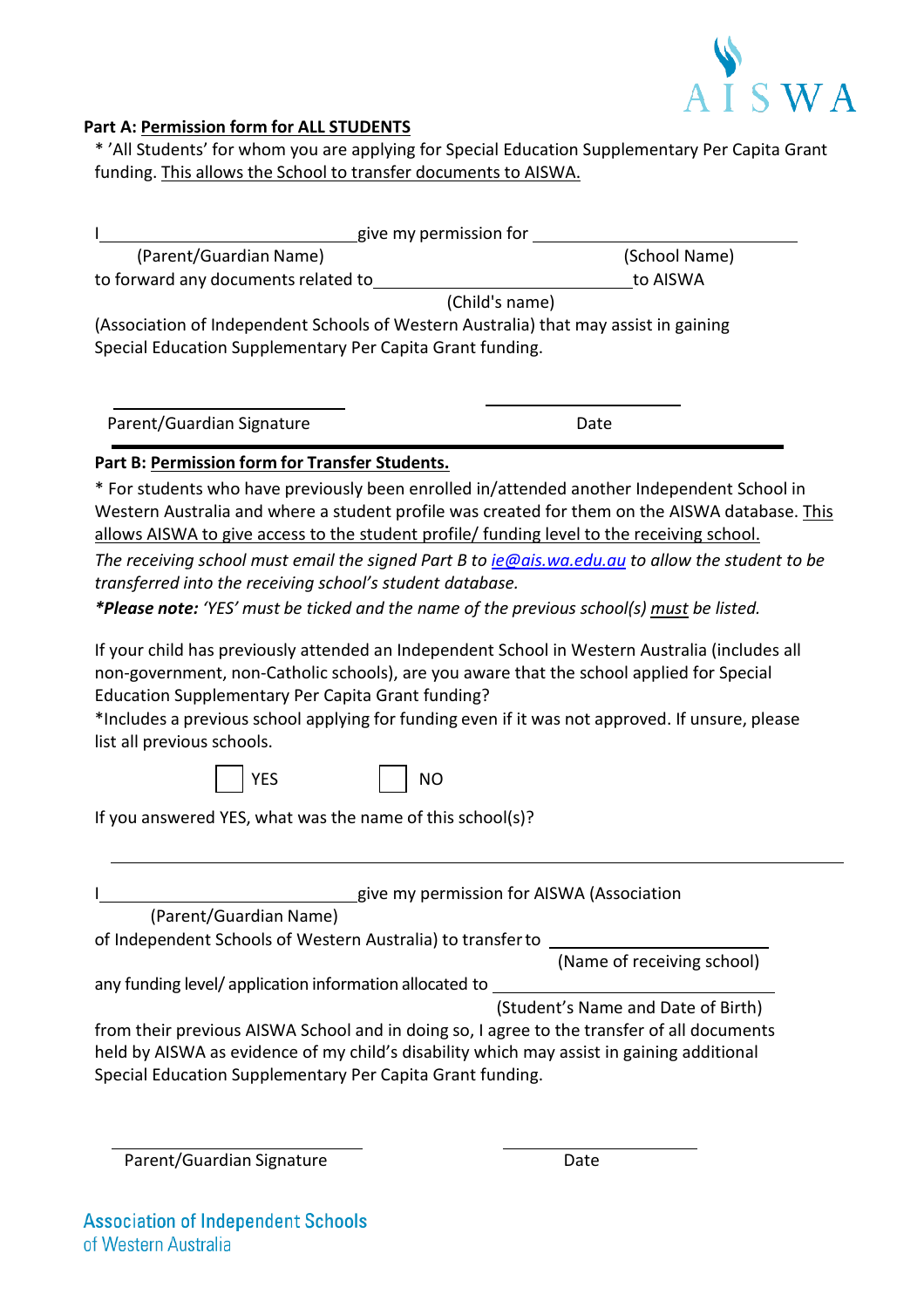

# STUDENT SUPPORT SERVICES

Authority to Release and Share Information

Student Name: Parent/Guardian Name:

| Name of specialist: | Area of specialization<br>(e.g. Psychologist, Psychiatrist or<br>Pediatrician) | Address and phone number |
|---------------------|--------------------------------------------------------------------------------|--------------------------|
|                     |                                                                                |                          |
|                     |                                                                                |                          |
|                     |                                                                                |                          |

Parent/Guardian: I hereby authorise the parties above and any other treating specialist, including the school psychologist, to release relevant information concerning my child's diagnosis and treatment to the Alta-1 Student Support Coordinator or Affiliated Clinical Psychologist.

If currently receiving services from a Psychologist or other professional, I authorise him/her to release relevant information regarding my child's treatment.

I also give permission for information to be sought and shared between the following parties, as deemed appropriate and necessary, for the care and education of my child. Only information relevant to the immediate treatment or diagnosis will be shared:

- Alta-1 College staff
- Alta-1 College affiliated clinical psychologist
- AISWA clinical psychologist and Inclusive Education staff
- Any other treating health professional (e.g. doctor, psychologist or psychiatrist)

*All information will be kept in the strictest confidence and parents/guardians will be consulted prior to any reports being released.*

| Parent/Guardian Name:      | _Student Name: ________________________ |
|----------------------------|-----------------------------------------|
| Parent/Guardian Signature: | _Student Signature: ___________         |
| Date:                      | Date:                                   |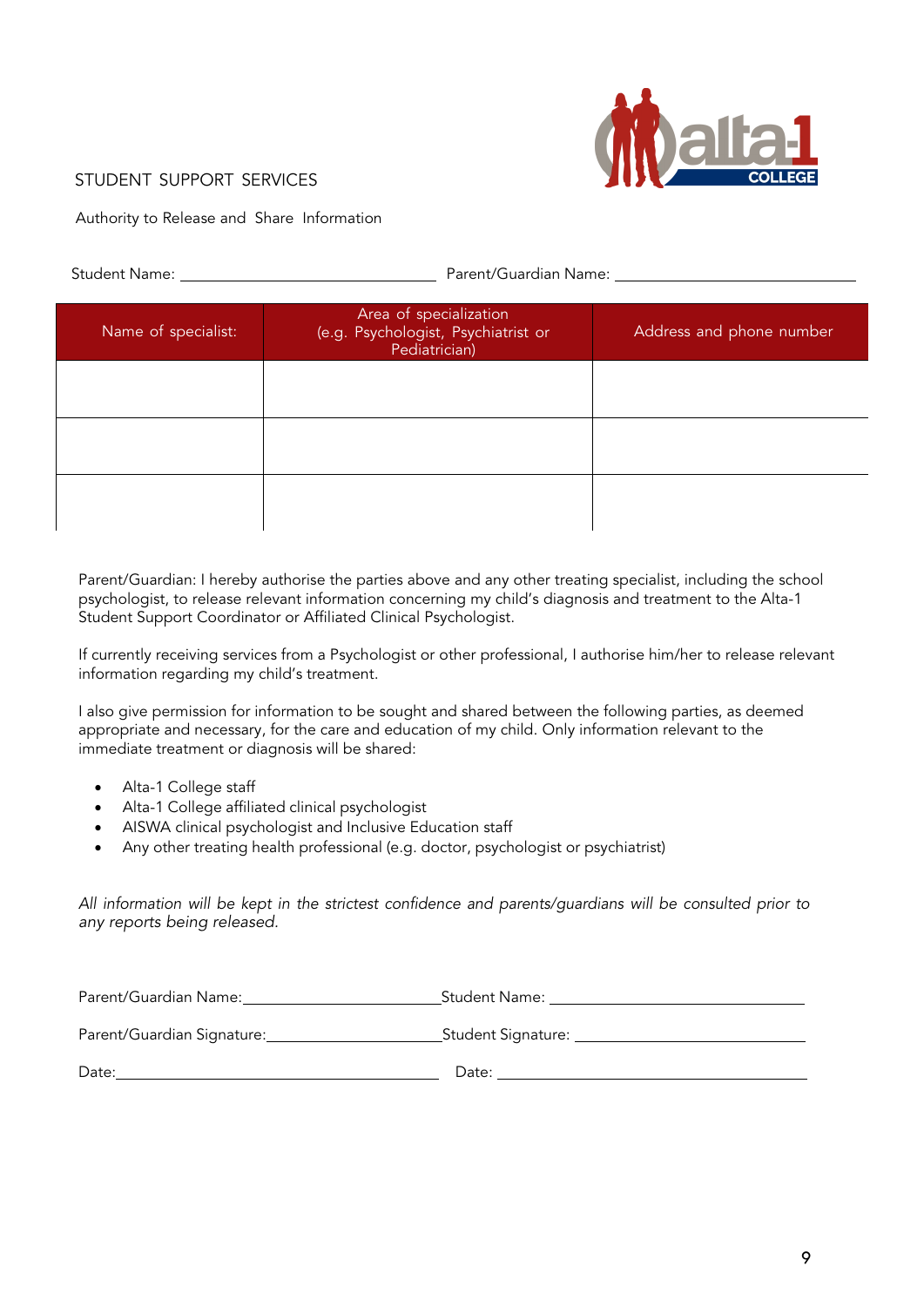#### MEMORANDUM OF AGREEMENT

- I/we acknowledge that the Alta-1 College program is designed to provide a full-time development and education program under the *School Education Act (1999)* (and any amendment to successor legislation).
- 2. I/we acknowledge that l/we are jointly and severally liable for all fees and charges stated in each school account relating to the child covered under this application, payable upon receipt of invoice. Arrangements can be made to pay these fees and charges on a weekly basis. I/we agree that if I/we are unable to pay the college tuition fees and charges in full by the time determined that I/we will contact the finance office to make alternative arrangements.
- 3. I/we acknowledge that the college board may refuse re-entry of the student into Alta-1 College if any fee remains unpaid for a period over 30 days from when it is due and there is no agreement in writing in place with the finance officer to repay the fees by installments.
- 4. I/we acknowledge the Christian basis of Alta-1 College. I/we understand that while students are never forced to adopt a particular belief and value system, the Alta-1 College program is delivered from a predominantly Christian perspective. I/we consent to my/our student receiving Christian instruction and, if consented to by my/our student, receiving and/or participating in prayer.
- 5. I/we irrevocably indemnify Alta-1 College and its representatives against all claims in cases of unforeseen personal injury, or loss of any personal property, at any Alta-1 College site or during any approved activity, including camps, excursions and work placements.
- 6. I/we understand that due to the unique nature of the Alta-1 College Recovery Curriculum, all students will be placed on individualised Documented Plans, written against their chosen educational pathway, within the following contexts:
	- Middle school curriculum will focus on the development of literacy and numeracy skills with Personal Recovery, constructed around thematic units of study;
	- Senior school students can opt for either a Work readiness pathway built around literacy, numeracy, Personal Recovery and VET certificate, or WACE pathway. Courses offered contribute to the achievement of the Western Australian Certificate of Education (WACE), but do not generate an Australian Tertiary Admission Rank (ATAR – university entrance score).
- 7. I/we consent to Alta-1 College and its employees administering medication or obtaining medical treatment for the student in the event of an emergency or accident.
- 8. I/we understand that as part of Alta-1 College program there will be times when staff will take groups of students on impromptu excursions. The excursions may contribute to the educational program or be used to assist in creating a sense of connection with the students. Such excursions may be to places such as a fast food restaurant for a treat and a chat, or to sites of more explicit educational value such as a museum. As such, I/we give permission my/our child to participate in such excursions and for staff with the appropriate driver's license to use school (and on rare occasions, private) vehicles to transport my/our child.
- 9. I/we understand that as part of the Alta-1 College educational program, from time to time staff members will screen movies and DVD's carefully chosen for their contribution to the program which, at times, may carry an M, or on rare occasions an MA rating, for which I/we give my/our permission for my/our child to view.
- 10. I/we understand that Alta-1 College offers a voluntary Student Therapeutic Services program, as detailed in the Parent Handbook. I/we give permission for my/our child to participate in this program, on the understanding that I/we can withdraw this permission at any time by contacting the Alta-1 College office.
- 11. I/we understand that from time to time my student may have interaction with Alta-1 College staff members outside of school hours through mentoring, church, youth group or other such events. I understand this interaction is purely voluntary. I also understand in such hours of interaction Alta-1 College staff members may drive my student either in a private or Alta-1 College vehicle, at which times it will be expected that Alta-1 College staff members continue to abide by relevant Alta-1 College policies.
- 12. I/we accept that if my/our student fails to demonstrate satisfactory progress in the program a panel will meet to discuss our future in the Alta-1 College program, and we agree to accept and not challenge in any way the decision of the panel as to whether we are to be permitted to remain involved in the program, the conditions under which my/our student will be permitted to remain, or whether my/our student is required to cease all involvement in the program.
- 13. I/we confirm that all information provided regarding my/our child's enrolment is accurate and complete, and all relevant documents have been provided in accordance to the checklist. I/we understand that failure to provide accurate and/or complete information may render this Memorandum of Agreement null and void.
- 14. I/we have read, understood and agree to abide by the above conditions of this Agreement. I/we consent to all approvals of this application.

Parent/Guardian 1 Signature: \_\_

\_ Parent/Guardian 2 Signature: \_

Student Signature:

Regional Principal Signature:

(If over the age of 18 or a legally classified Independent Minor)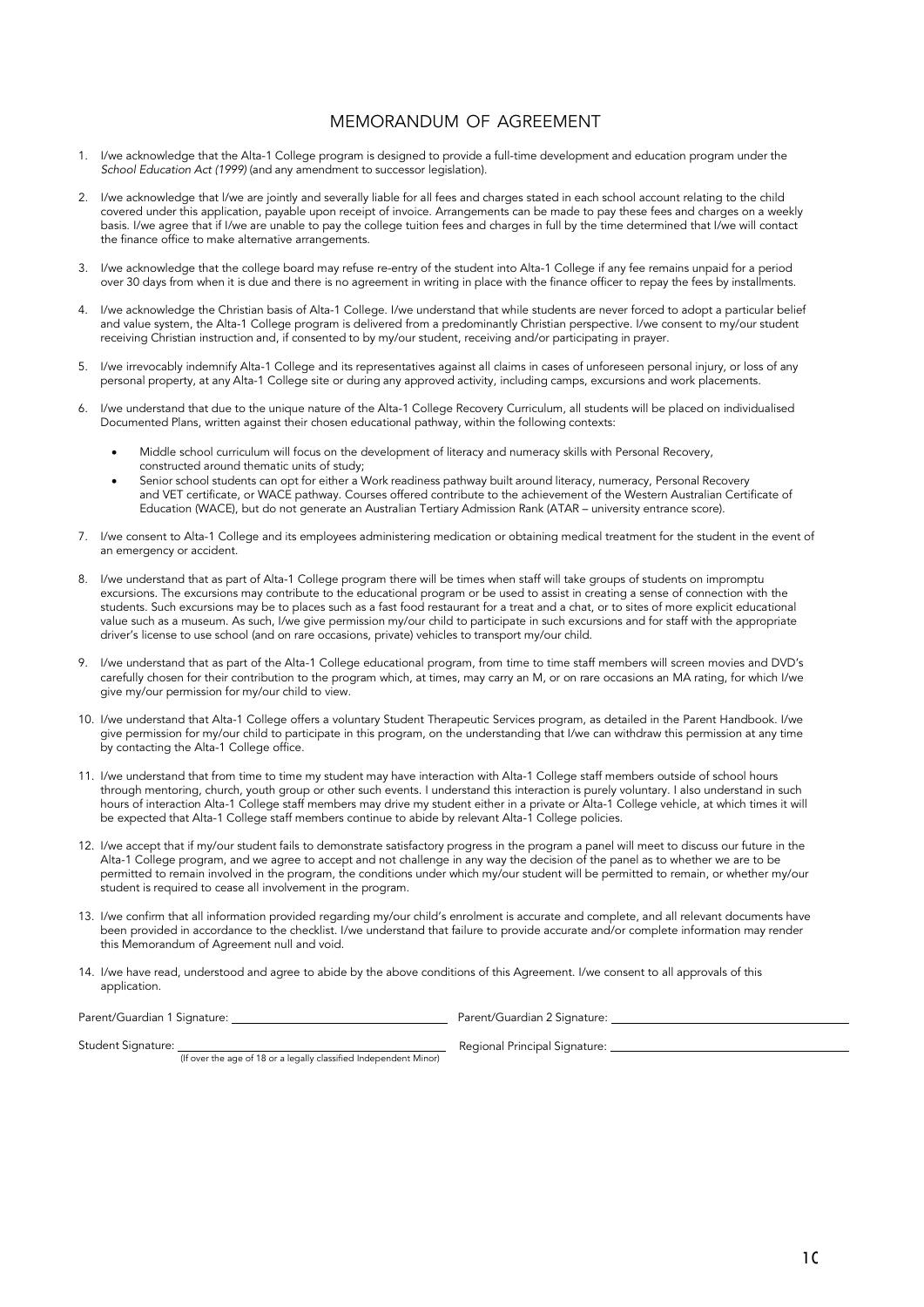

25 January 2022

Dear Parent/Guardian

Thank you for entrusting Alta-1 College with the education of your child/dependent.

The funding for Alta-1 College is a shared responsibility between the Commonwealth and State Governments, parents, and the College. The commitment and continuing financial contribution of parents/guardians is greatly appreciated and is essential to help fill the gap between the amount of government funding received and the cost of running the college.

#### Please find attached:

• Direct Debit Request form

I am pleased to advise that the school fees for the year 2022 is as follows:

- Classroom Education
	- $\circ$  \$2,652 per annum
	- o \$1,632 per annum with direct debit or one lump sum payment
	- o \$1,326 per annum with healthcare card
	- o \$816 per annum for both direct debit and healthcare card
- Connect ED
	- o \$1,632 per annum
	- o \$816 per annum with direct debit
	- o \$816 per annum with healthcare card
	- o \$408 per annum for both direct debit and healthcare card

To receive the Healthcare card discount as listed above, the office requires a copy of your current Health Care/Pension Card. If your Health Care/Pension Card has EXPIRED or any of your details havechanged, please contact us to update our records. Newly enrolled students are invoiced/commence direct debit payments upon completion of the transition program.

It is important to note that financial hardship should not prevent any young person from attending Alta-1 College and no young person will be denied an Alta-1 College education because of a family's genuine inability to pay the required school fees. This does not only apply to eligible Health Care/ Pension Card holders as all families experiencing financial difficulty are entitled to fee assistance.

WA Central Office | 12 Winton Road, Joondalup WA 6027 | PO Box 301, Joondalup DC WA 6919t: +61 (8) 9403 8200 | f: +61 (8) 9403 8299 | [admin@alta-1.wa.edu.au](mailto:admin@alta-1.wa.edu.au) | [www.alta-](http://www.alta-1.com.au/)[1.com.au](http://www.alta-1.com.au/)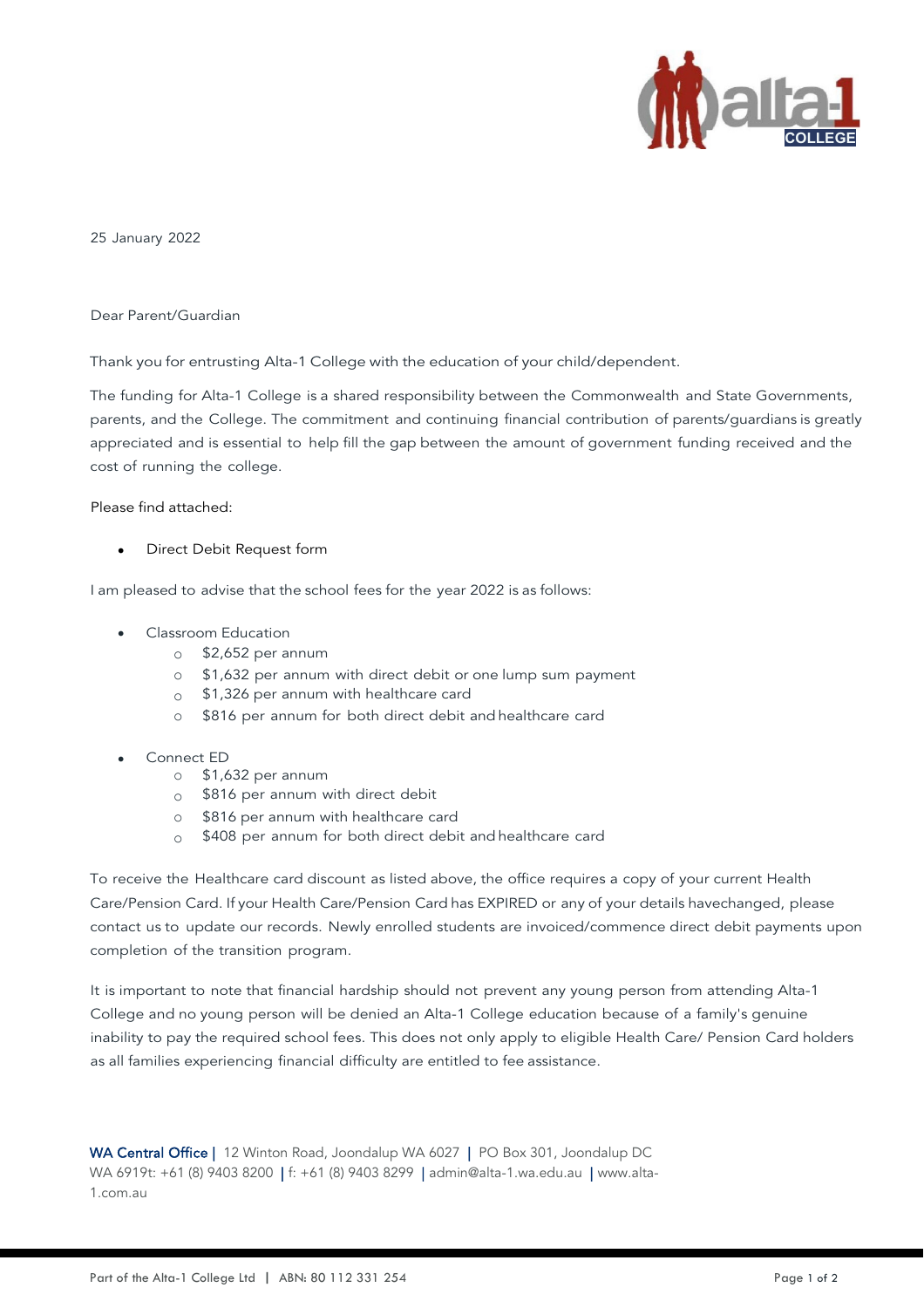

Application for fee assistance can be made in writing to:

The Business Manager- Kevin ThomsonAlta-1 College PO Box 301, JoondalupDC WA, 6919

Or email: [schoolfees@alta-1.wa.edu.au](mailto:schoolfees@alta-1.wa.edu.au)

Thank you for your continuing commitment and contribution to Alta-1 College.Sincerely

Adam Butler

Director of Corporate Services

**WA Central Office |** 12 Winton Road, Joondalup WA 6027 **|** PO Box 301, Joondalup DC WA 6919 t: +61 (8) 9403 8200 **|** f: +61 (8) 9403 8299 **|** [admin@alta-1.wa.edu.au](mailto:admin@alta-1.wa.edu.au) **|** [www.alta-1.com.au](http://www.alta-1.com.au/)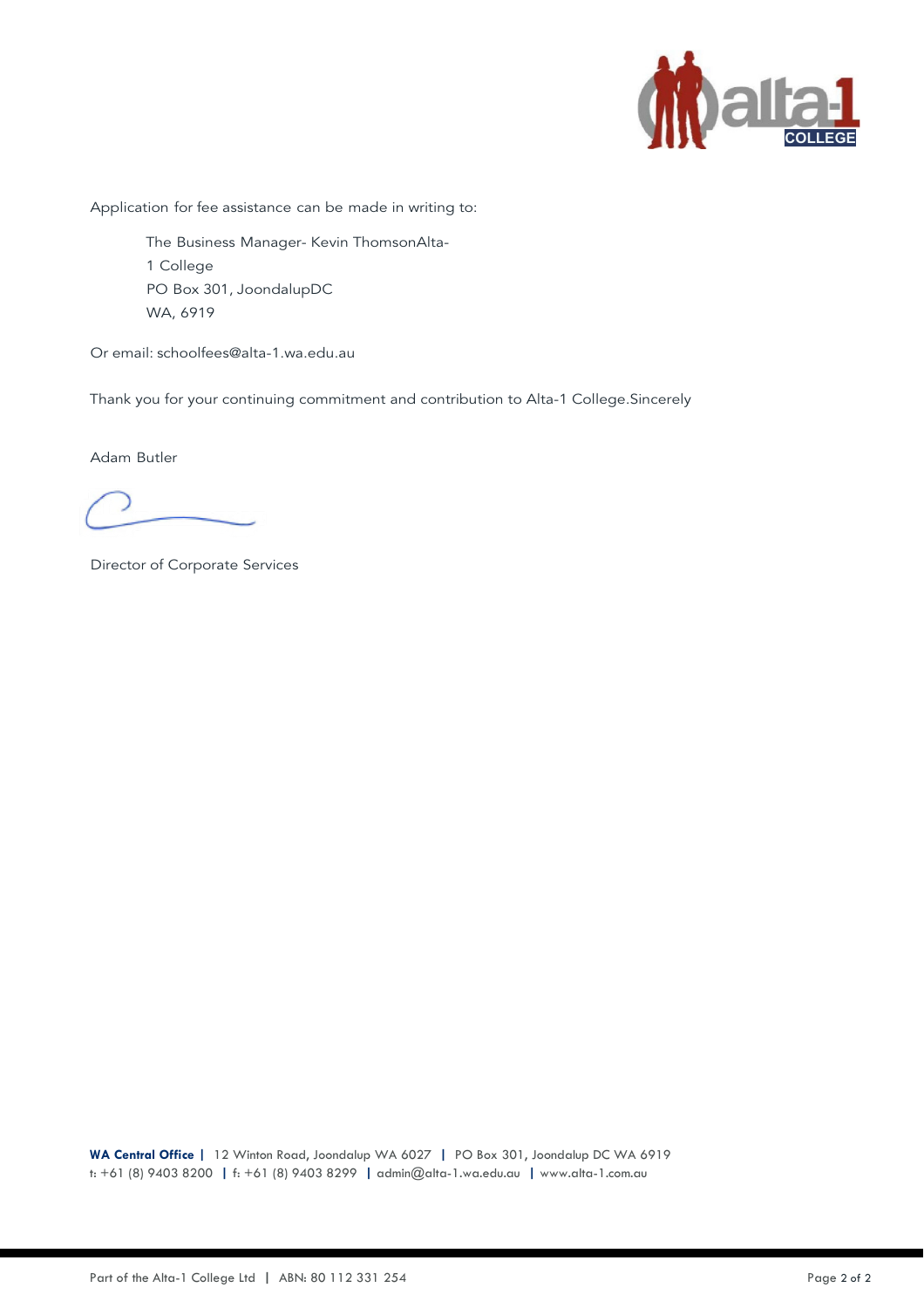

| <b>DIRECT DEBIT REQUEST</b><br>Request and Authority to debit the account named below to pay                                                                                                                                                                                                                        |                                                                 |
|---------------------------------------------------------------------------------------------------------------------------------------------------------------------------------------------------------------------------------------------------------------------------------------------------------------------|-----------------------------------------------------------------|
|                                                                                                                                                                                                                                                                                                                     |                                                                 |
| Request and Authority to debit                                                                                                                                                                                                                                                                                      |                                                                 |
| Your Surname or company name example and the set of the set of the set of the set of the set of the set of the set of the set of the set of the set of the set of the set of the set of the set of the set of the set of the s                                                                                      |                                                                 |
|                                                                                                                                                                                                                                                                                                                     |                                                                 |
| Student/s full name Student Section 2020 and 2020 and 2020 and 2020 and 2020 and 2020 and 2020 and 2020 and 2020 and 2020 and 2020 and 2020 and 2020 and 2020 and 2020 and 2020 and 2020 and 2020 and 2020 and 2020 and 2020 a                                                                                      |                                                                 |
| request and authorise Alta-1 College Ltd and User ID: 477449 to arrange, through its own financial institution, a debit to Your<br>nominated account any amount Alta-1 College Ltd, has deemed payable by You.                                                                                                      |                                                                 |
| This debit or charge will be made through the Bulk Electronic Clearing System (BECS) from Your account held at the financial<br>institution You have nominated below and will be subject to the terms and conditions of the Direct Debit Request Service Agreement.                                                 |                                                                 |
| Insert the name and address of financial institution at which account is held                                                                                                                                                                                                                                       |                                                                 |
|                                                                                                                                                                                                                                                                                                                     |                                                                 |
| Address and the contract of the contract of the contract of the contract of the contract of the contract of the contract of the contract of the contract of the contract of the contract of the contract of the contract of th                                                                                      |                                                                 |
|                                                                                                                                                                                                                                                                                                                     |                                                                 |
|                                                                                                                                                                                                                                                                                                                     |                                                                 |
| Insert details of account to be Debited                                                                                                                                                                                                                                                                             |                                                                 |
| BSB number (Must be 6 Digits) - _ _ _                                                                                                                                                                                                                                                                               |                                                                 |
|                                                                                                                                                                                                                                                                                                                     |                                                                 |
|                                                                                                                                                                                                                                                                                                                     |                                                                 |
| $\Box$ Weekly<br>$\Box$ Fortnightly                                                                                                                                                                                                                                                                                 | $\mathsf D$ Monthly (Please tick appropriate payment frequency) |
| Acknowledgment                                                                                                                                                                                                                                                                                                      |                                                                 |
| By signing and/or providing us with a valid instruction in respect to Your Direct Debit Request, You have understood and<br>agreed to the terms and conditions governing the debit arrangements between You and Alta-1 College Ltd as set out in<br>this Request and in Your Direct Debit Request Service Agreement |                                                                 |
| Insert Your signature and address                                                                                                                                                                                                                                                                                   |                                                                 |
| Signature                                                                                                                                                                                                                                                                                                           |                                                                 |
| (If signing for a company, sign and print full name and capacity for signing eg. director)<br>Address                                                                                                                                                                                                               |                                                                 |
| I<br>Date                                                                                                                                                                                                                                                                                                           |                                                                 |
|                                                                                                                                                                                                                                                                                                                     |                                                                 |
| Second account signatory<br>{if required)                                                                                                                                                                                                                                                                           |                                                                 |
| Signature<br>(If signing for a company, sign and print full name and capacity for signing eg. director)                                                                                                                                                                                                             |                                                                 |
| Address                                                                                                                                                                                                                                                                                                             |                                                                 |
| Date                                                                                                                                                                                                                                                                                                                |                                                                 |
|                                                                                                                                                                                                                                                                                                                     |                                                                 |
| WA Central Office 1 12 Winton Road, Joondalup WA 6027 I PO Box 301, Joondalup DC WA 6919                                                                                                                                                                                                                            |                                                                 |

t: +61 (8) 9403 8200 I f: +61 (8) 9403 8299 I [admin@alta-1.wa.edu.au](mailto:admin@alta-1.wa.edu.au) I [www.alta-1.com.au](http://www.alta-1.com.au/)

 $\overline{a}$ 

 $\overline{a}$ 

 $\blacksquare$ 

 $\blacksquare$ 

 $\overline{a}$